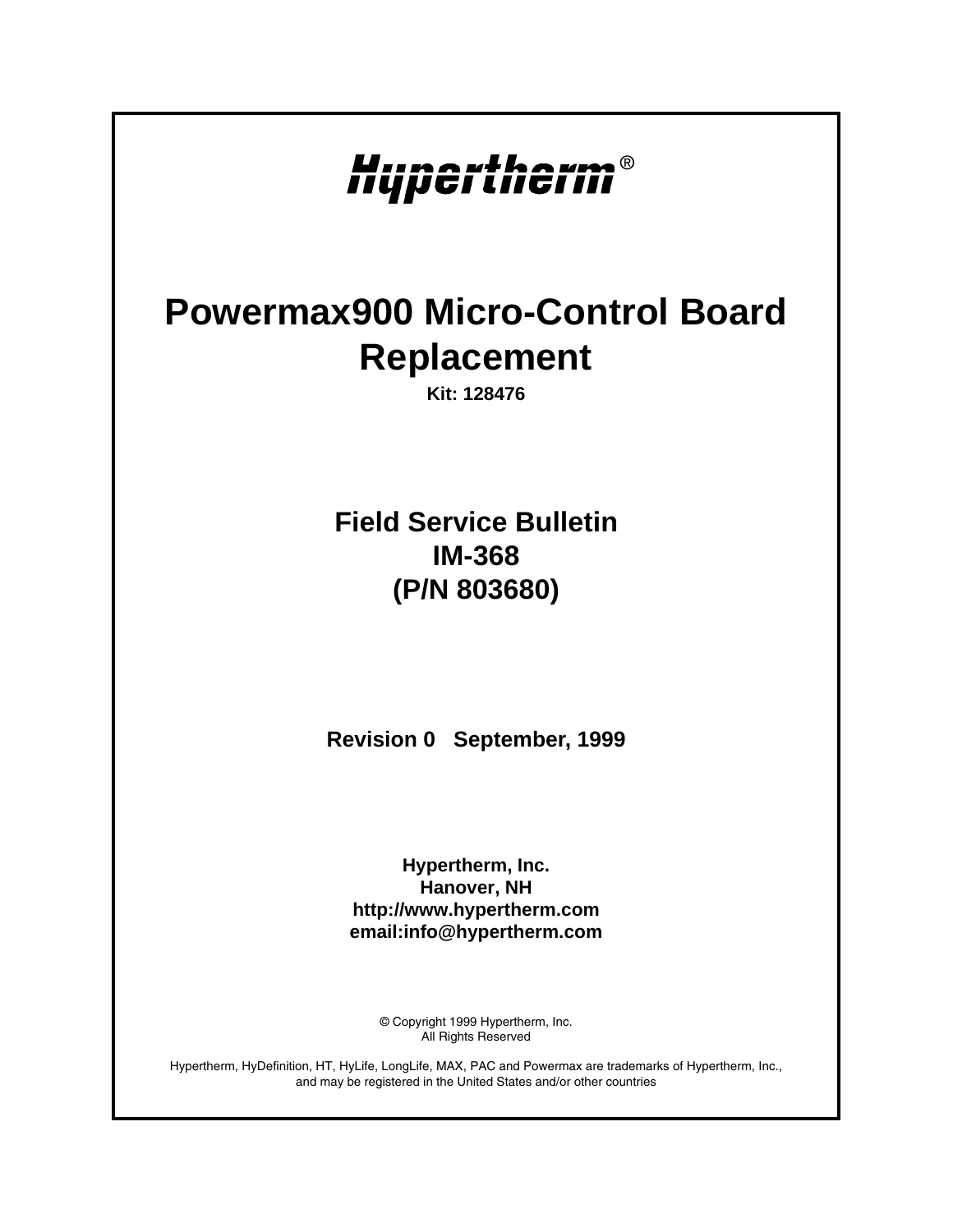#### **Hypertherm Offices Worldwide:**

**Hypertherm, Inc. Etna Road, P.O. Box 5010 Hanover, NH 03755 USA Tel.: (603) 643-3441 (Main Office) Fax: (603) 643-5352 (All Departments) Tel.: (800) 643-9878 (Technical Service) Tel.: (800) 737-2978 (Customer Service) email: info@hypertherm.com (General Information) email: service@hypertherm.com (Technical/Customer Services) Hypertherm Plasmatechnik GmbH Technologiepark Hanau Rodenbacher Chaussee 6 D–63457 Hanau-Wolfgang, Germany Tel.: 49 6181 58 2100 Fax: 49 6181 58 2134 European Technical Support Organization (ETSO) Technologiepark Hanau Rodenbacher Chaussee 6 D–63457 Hanau-Wolfgang, Germany Tel.: 49 6181 58 2100 Fax: 49 6181 58 2134 Hypertherm Singapore Pte Ltd No. 19 Kaki Bukit Road 2 K.B. Warehouse Complex Singapore 417847, Republic of Singapore Tel.: 65 841 2489 Fax: 65 841 2490 Hypertherm U.K. 9 Berkeley Court • Manor Park Runcorn, Cheshire, England WA7 1TQ Tel.: 44 1928 579 074 Fax: 44 1928 579 604 France 10, Allée de I'lsara F-95000 Cergy-Pontoise, France Tel.: 33 1 34 24 03 05 Fax: 33 1 34 25 09 64 Italy Via Torino 2 20123 Milan, Italy Tel.: 39 02 725 46 312 Fax: 39 02 725 46 400 The Netherlands Burg, Haverkampstraat 13 7091 CN Dinxperlo, Holland Tel.: 31 315 655866 Fax: 31 315 655886**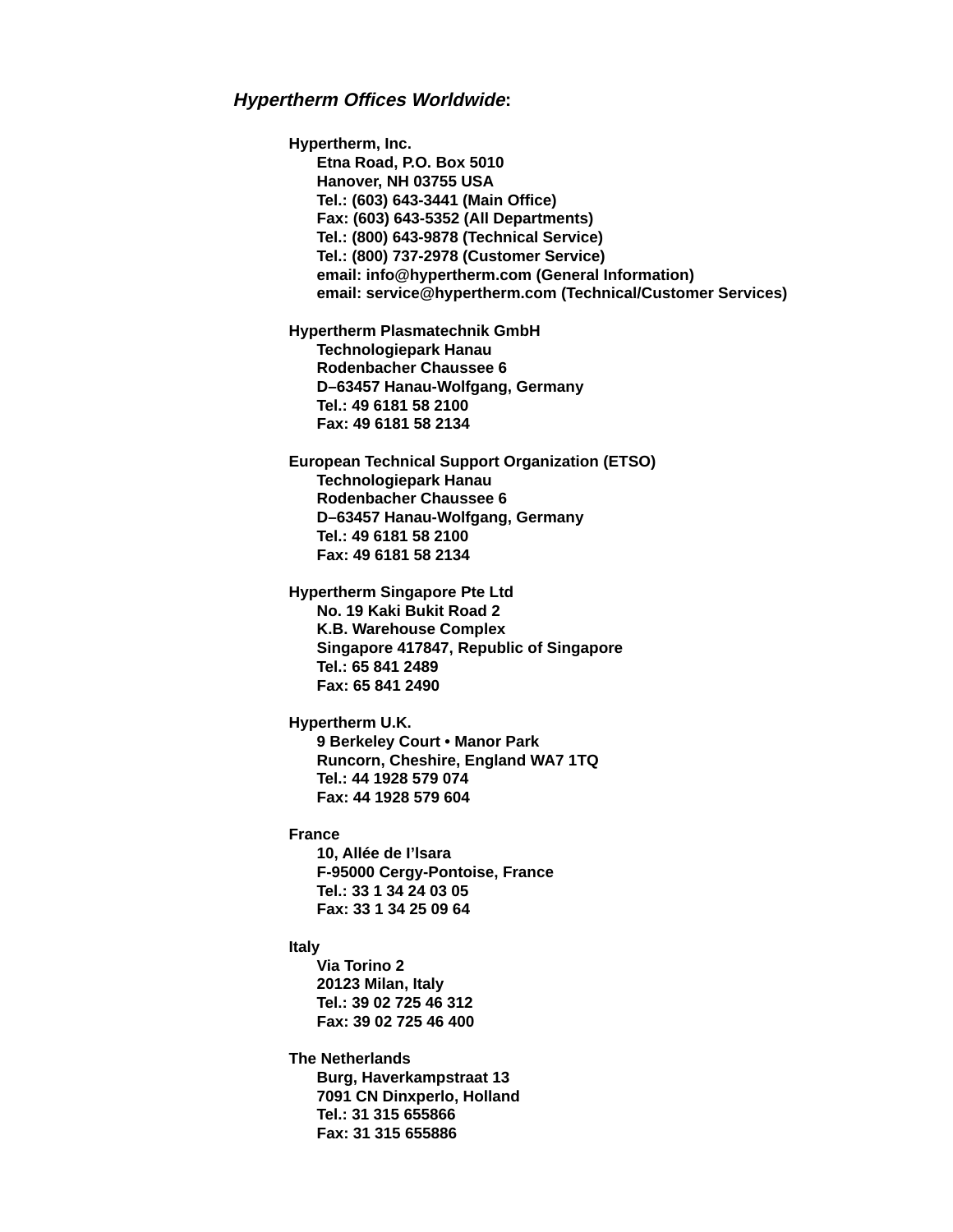## **INTRODUCTION**

The 041688 micro-control board is a direct replacement for the 041575 and 041576 Powermax900 control boards. Included in this bulletin is a list of new LED functions that have been incorporated into the new board. For full troubleshooting and service information, order the Powermax900 Service Manual, 803150, Revision 2.

| 128476 Kit Contents |                                                                          |     |  |  |
|---------------------|--------------------------------------------------------------------------|-----|--|--|
| Part No.            | <b>Description</b>                                                       | Qtv |  |  |
| 041668<br>803680    | PMX900 Micro-control Board<br>FSB:PMX900 Micro-Control Board Replacement |     |  |  |



#### **WARNING ELECTRIC SHOCK CAN KILL**

#### **MODIFICATION MUST BE PERFORMED ONLY BY HYPERTHERM TECHNICIANS, DISTRIBUTORS OR QUALIFIED ELECTRONICS TECHNICIANS**

**Always turn off power, unplug cord from wall and wait 5 minutes before removing cover of the power supply! If power unit is directly connected to a line disconnect box, place line disconnect switch to OFF position. Lock out and tag out switch before proceeding!**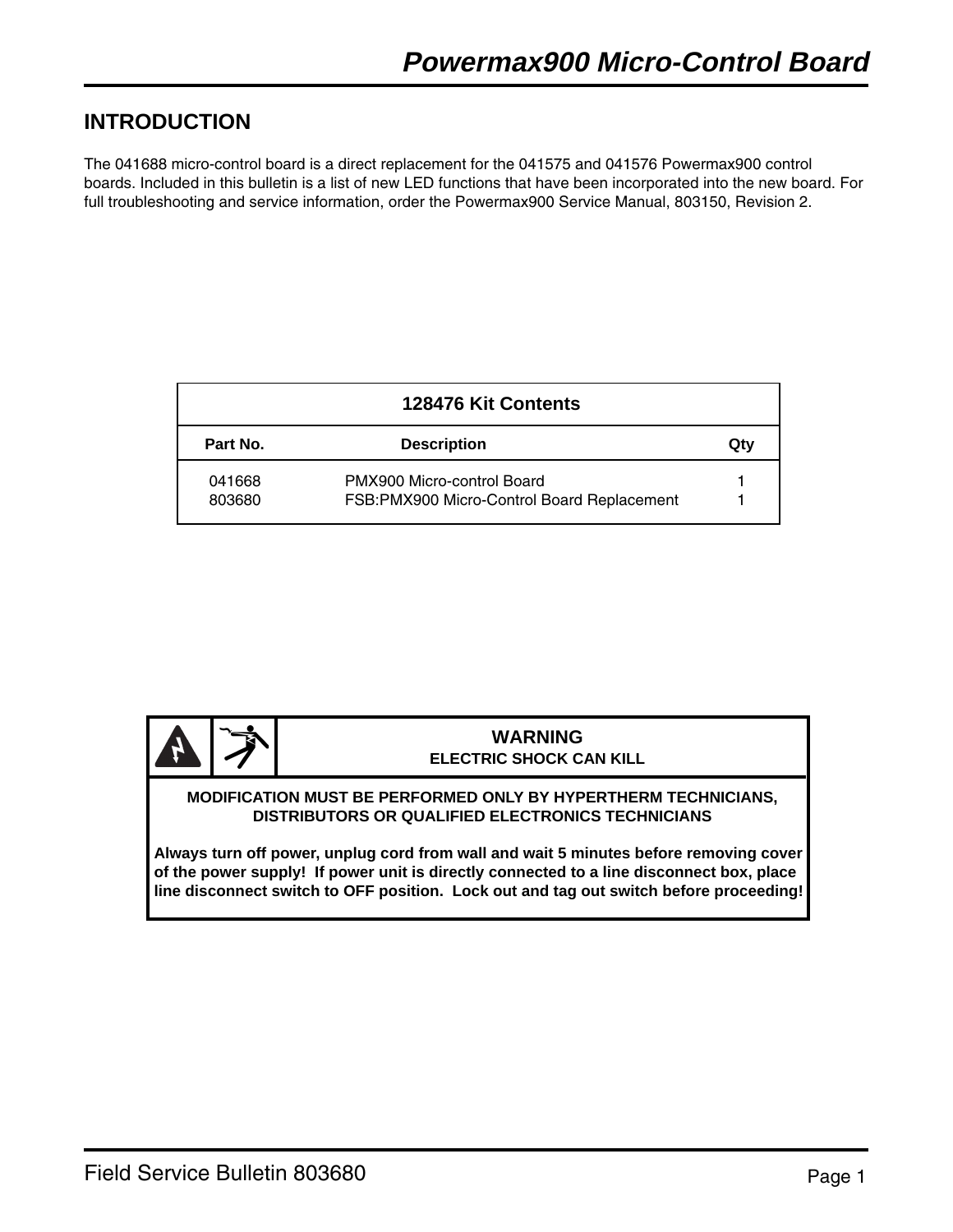## **CONTROL BOARD REMOVAL AND REPLACEMENT**

## **Removal**

- 1. Remove all connecting cables and harnesses from the control board.
- 2. Remove 3 screws that secure the old control board to the Powermax900 chassis.
- 3. Remove the control board.

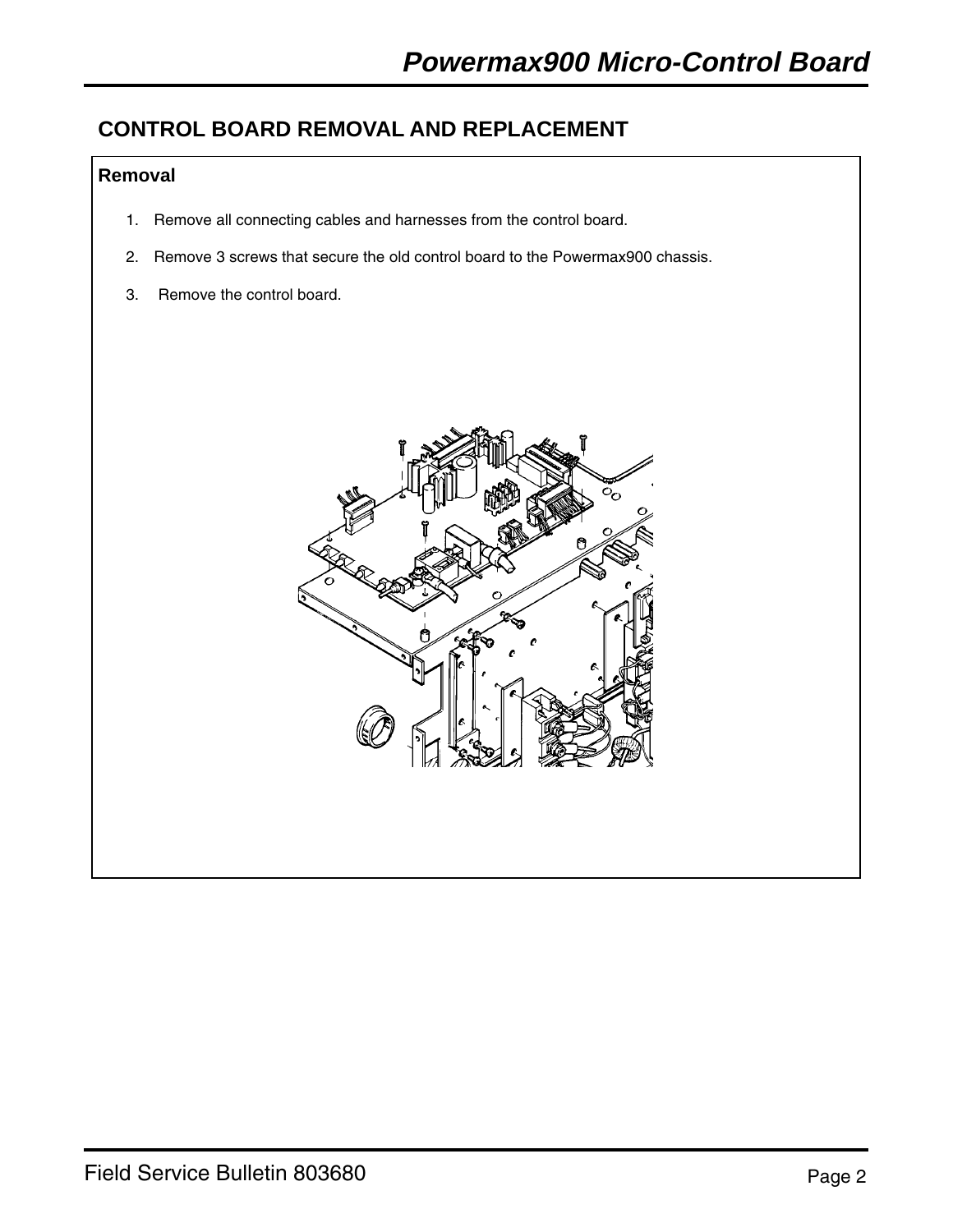## **Replacement**

- 1. Install the new control board by fastening to the plastic standoffs.
- 2. Secure the control board with the 3 screws.
- 3. Replace the connecting cables and harnesses to their proper positions on the control board.
	- Note placement of cables 29, 31 and the work lead cable.
	- If you have the pilot arc option, note the new position of the harness receptacle (J1).

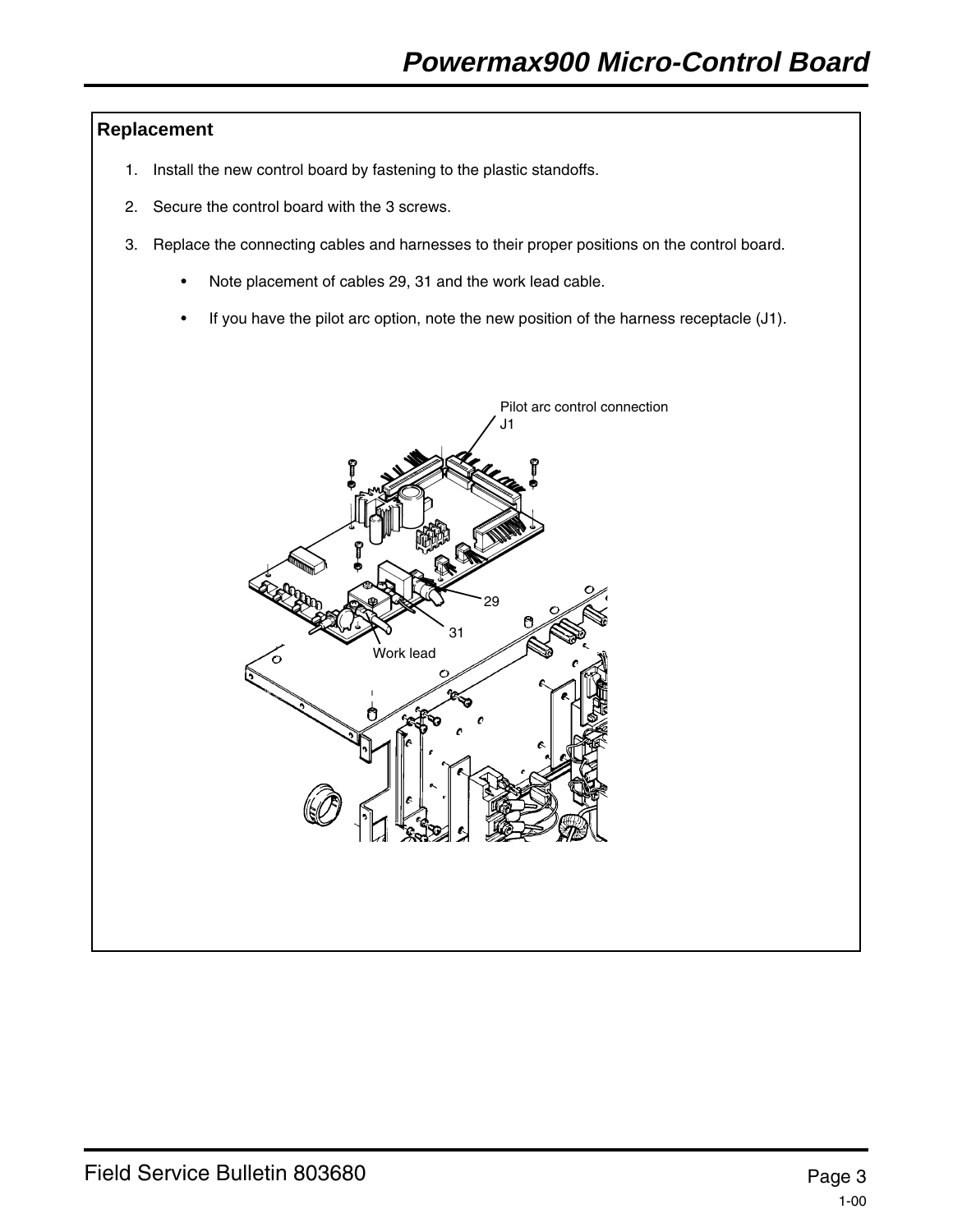## **041668 Control Board LEDs**

#### **Control Board LEDs Visible from the Powermax900 Front Panel**

- **LED2** POWER ON: Illuminates when power is applied.
- **LED5** LINE VOLTAGE: Illuminates different colors for different conditions:
	- LED5 not illuminated (white)
		- Extremely low AC line voltage or micro-controller failure.
	- LED5 blinking yellow
		- Line voltage is less than 20% below nominal. In this condition, the power supply is disabled and the contactor is open.
	- LED5 continuous vellow

Line voltage is between 15% and 20% below nominal. Machine will function, but with some performance degradation.

| Lower Limit              | <b>Line Voltage</b> | <b>Upper Limit</b> | Note: To avoid performance                                                           |
|--------------------------|---------------------|--------------------|--------------------------------------------------------------------------------------|
| (LED5 continuous yellow) |                     |                    | deterioration of the                                                                 |
| 170VAC                   | <b>200VAC</b>       | 235VAC             | Powermax900, input voltage                                                           |
| 178VAC                   | <b>208VAC</b>       | 239VAC             | (as measured at the input                                                            |
| <b>195VAC</b>            | <b>230VAC</b>       | 270VAC             | terminals to the power supply                                                        |
| <b>204VAC</b>            | <b>240VAC</b>       | <b>276VAC</b>      | under load) should be within<br>10% of the specified system<br>line voltage setting. |
| 340VAC                   | <b>400VAC</b>       | 470VAC             |                                                                                      |
| 408VAC                   | <b>480VAC</b>       | 552VAC             |                                                                                      |
| 510VAC                   | <b>600VAC</b>       | 690VAC             |                                                                                      |

#### LED5 continuous green

Line voltage is within proper operating limits (between -15% and +15% of nominal as shown above).

- LED5 continuous red
	- Voltage is greater than +15% of nominal, or
	- Retaining cap has not engaged the cap-sensor micro-switch, or
	- There is an inverter imbalance, or
	- There is a micro-controller failure.
- LED5 blinking red There is an internal torch failure (a short from electrode to START or CAP lines).
- **LED11** OVER-TEMP LED: Remains off when temperature is within operating limits. It Illuminates when the thermostat in the power transformer T2 opens (over 135 $\degree$  C (275 $\degree$  F)) or if the heatsink becomes too hot (over 85° C (185° F)). Overheating can be caused by exceeding the duty cycle rate or by operating at low line voltage.
- **LED14** GAS PRESSURE: Illuminates when incoming gas pressure sensed by PS1 is within operating limits (over 39 psi (2.7 bar)).

### **Control Board LEDs Visible from Inside the Powermax900**

- **LED1** GAS SOLENOID: Illuminates when gas solenoid is energized (when GAS TEST switch is pressed or when plasma start is pressed).
- **LED3** PILOT ARC RELAY: Illuminates when pilot arc relay CR2 is energized.
- **LED4** MAIN CONTACTOR: Illuminates when contactor CR1 is energized (following "soft start").